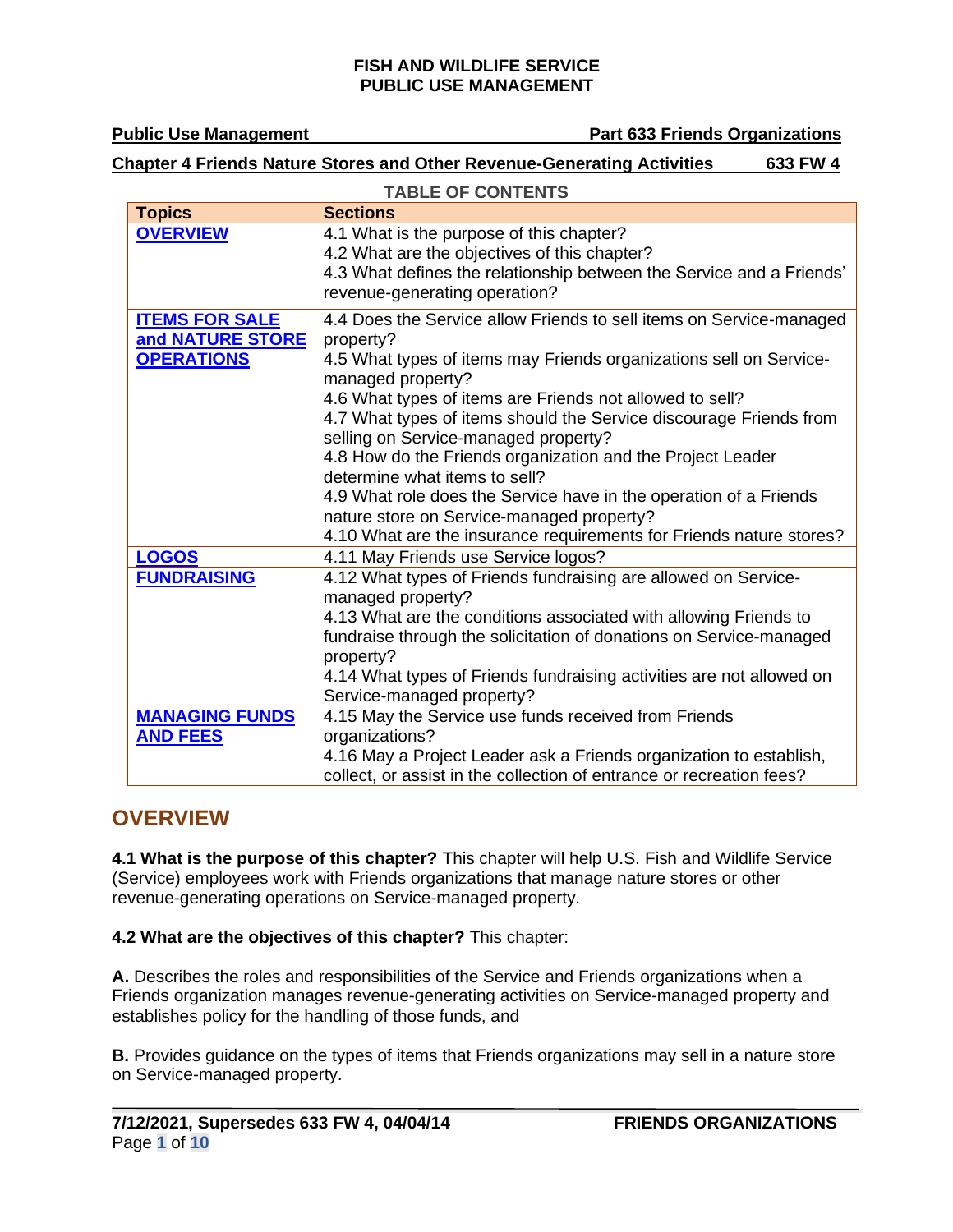**Public Use Management Part 633 Friends Organizations**

#### **Chapter 4 Friends Nature Stores and Other Revenue-Generating Activities 633 FW 4**

#### **4.3 What defines the relationship between the Service and a Friends' revenue-generating operation?**

**A.** Friends have tax-exempt status under Section 501(c)(3) of the Internal Revenue Code to accept donations, apply for grants, and generate revenue through the sale of goods and services for the direct or indirect benefit of the Service.

**B.** Both a Friends Partnership Agreement and a Friends Supplemental Agreement for Use of Service Property must describe all Friends revenue-generating operations on Service-managed property (see 633 FW 3).

**C.** A Fundraising Agreement is required if a Friends organization leads a specific fundraising effort on our behalf with the intent of raising more than \$25,000 on or off-Service-managed property. See [212 FW 8,](https://www.fws.gov/policy/212fw8.html) Donations, Fundraising, and Solicitation.

## <span id="page-1-0"></span>**ITEMS FOR SALE AND NATURE STORE OPERATIONS**

### **4.4 Does the Service allow Friends to sell items on Service-managed property?**

**A.** Yes. The Refuge and Hatchery Systems have specific authorities that encourage Friends organizations to set up and operate nature stores on Service-managed property to sell educational materials and products under terms that require that the net revenues be used exclusively for the benefit of that refuge or hatchery (see [section 4.15\)](#page-7-1).

**B.** A Friends organization's efforts to sell educational products and memberships support education, outreach, and fundraising activities on behalf of the Service and provide the visiting public with value and conveniences.

**(1)** Nature store revenues are not donations and do not fall under the same Department of the Interior and Service policies required of funds received through the direct solicitation of donations on Service-managed property (see [section 4.13\)](#page-5-0).

**(2)** Operating a nature store and the sale of items must be described in a Friends Partnership Agreement.

#### **4.5 What types of items may Friends organizations sell on Service-managed property?**

**A.** Typically, all items for sale should be of educational value, illustrate the purpose of the Service site/program, and reinforce the mission and goals of the Service.

**B.** Appropriate sales items may include books, field guides, pamphlets, pictures, posters, DVDs, maps, interpretive publications, and other natural or cultural resource-related materials. The Friends organization may also sell outreach merchandise such as postcards, t-shirts, patches, pins, caps, art, and handicrafts that reinforce the Service site/program, as well as the Friends mission.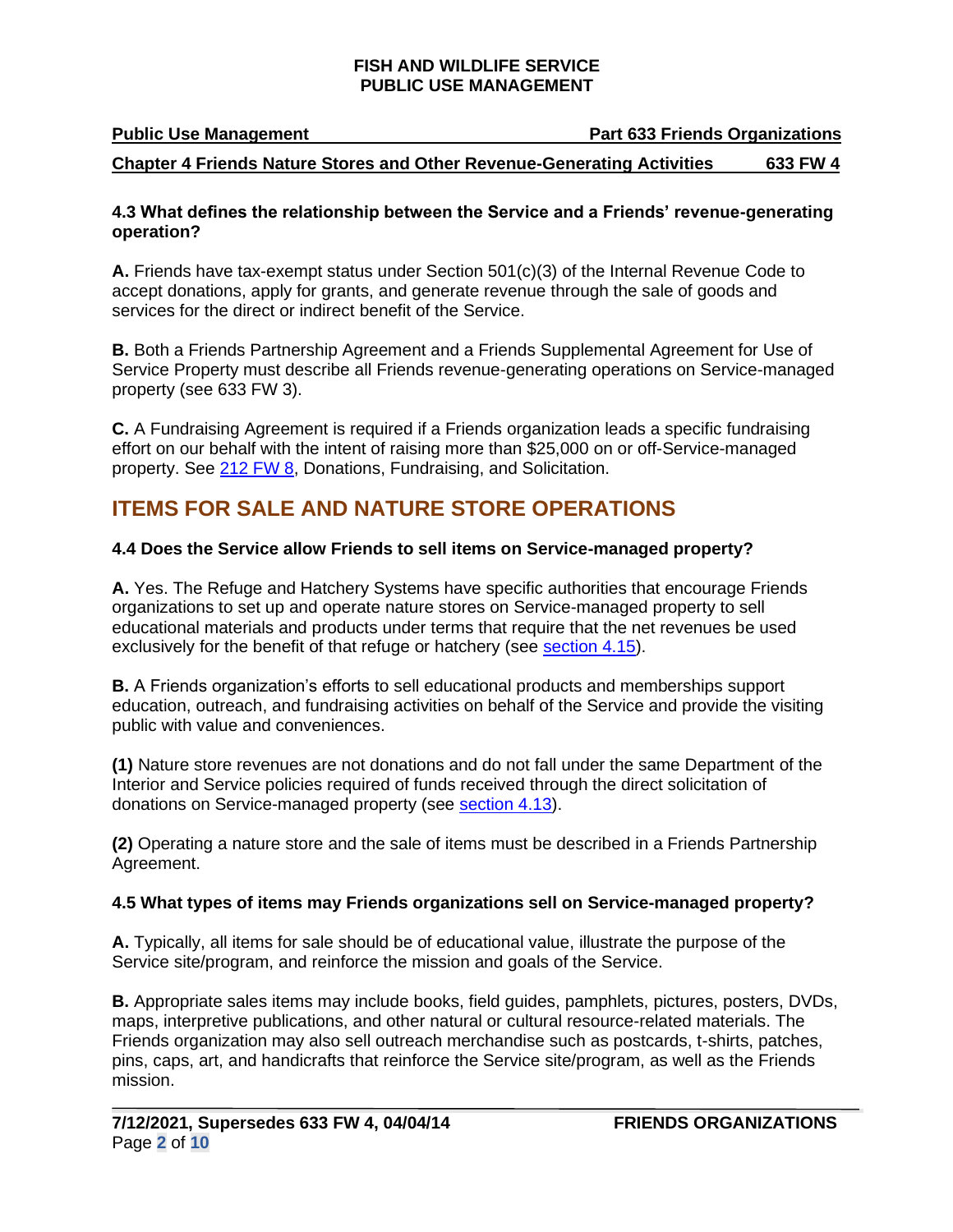### **Public Use Management Part 633 Friends Organizations Chapter 4 Friends Nature Stores and Other Revenue-Generating Activities 633 FW 4**

#### **4.6 What types of items are Friends not allowed to sell?**

**A.** Any item bearing the Service logo and program sub-logos and design symbols may not be sold to the public (see [041 FW 2,](https://www.fws.gov/policy/041fw2.html) Emblems and Federal Register Notice [64 FR 33904,](https://www.govinfo.gov/app/details/FR-1999-06-24/99-16127) National [Wildlife Refuge System Design Symbol\).](https://www.govinfo.gov/app/details/FR-1999-06-24/99-16127)

**B.** Any items produced by Service employees or produced with appropriated funds may not be sold (see [5 CFR Part 2635.704 and 2635.705\)](https://www.ecfr.gov/).

**C.** Long-term, third party sales and consignment of goods (e.g., art, photography) are not permitted on Service-managed property. Friends can only sell these types of items on a shortterm or limited basis through a special use permit as part of a special event or fundraising activity on behalf of the Service (see [section 4.12\)](#page-4-2).

**D.** The Service does not allow the sale of any item prohibited under Federal or State laws.

#### **4.7 What types of items should the Service discourage Friends from selling on Servicemanaged property?**

**A.** The Service allows the sale of items such as bottled water, soft drinks, packaged snack food, sunscreen, and insect repellant under the following conditions:

**(1)** The Refuge and Hatchery Systems have specific legal authorities to allow the operation of Friends nonprofit nature stores or small sales displays on Service-managed property for the purposes of selling educational materials to the visiting public. Items such as drinks, snacks, insect repellant, and sunscreen are not considered educational materials and should only be approved for sale in Friends nature stores if they are essential for public health and safety.

**(2)** The Randolph-Sheppard Act [\(P.L. 74-732\)](https://uscode.house.gov/view.xhtml?path=/prelim@title20/chapter6A&edition=prelim), as amended, provides individuals who are blind with the priority to operate vending facilities, including cafeterias, snack bars, and automatic vending machines, on Federal property. A Project Leader may allow a Friends organization to manage a vending machine for the benefit of the visiting public only if the State licensing agency, through the U.S. Department of Education's State vocational rehabilitation program, does not want the business (see [20 U.S.C. 6A, Section 107,](https://uscode.house.gov/view.xhtml?path=/prelim@title20/chapter6A&edition=prelim) Operation of Vending Facilities).

**B.** The Refuge and Hatchery Systems have specific legal authorities to work exclusively with Friends organizations in operating nonprofit nature stores on Service-managed property in order to provide additional educational value for the visiting public, and in turn, raise funds on behalf of the Service. However, the Project Leader and Friends organization must ensure that the nonprofit nature store is routinely evaluating unfair competition with nearby commercial businesses that do not have the benefit of running their businesses on Service-managed property. "Nearby" is relative, and the Project Leader will need to determine what it means by evaluating the distance a visitor would have to travel to obtain these items once at our site. If the public can conveniently obtain the item at a nearby commercial business, then it should not be sold in the Friends nature store. The evaluation is the joint responsibility of the Friends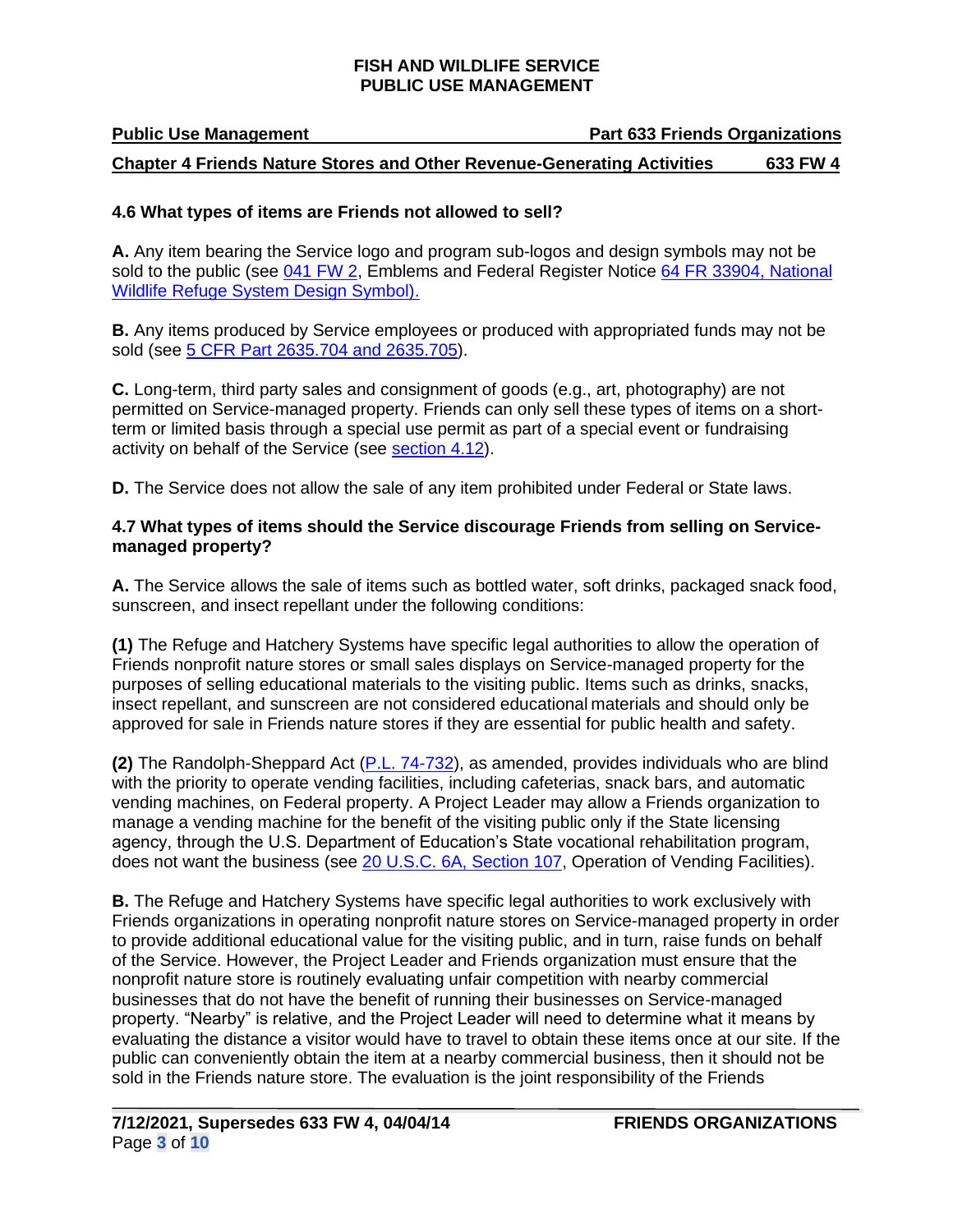## **Public Use Management Constraining Part 633 Friends Organizations**

### **Chapter 4 Friends Nature Stores and Other Revenue-Generating Activities 633 FW 4**

organization and Project Leader, with the final determination being the responsibility of the Project Leader.

**C.** The Project Leader must also consider the balance between the type of item sold and the projection of a leadership role in sustainable practices (e.g., retrofitting water fountains and selling refillable water containers, fair-trade products).

### **4.8 How do the Friends organization and the Project Leader determine what items to sell?**

**A.** The Friends organization and Project Leader should collaborate to establish a general set of guidelines or criteria for the content and quality of sales items at the site, which may be outlined in the Friends Partnership Agreement. The Project Leader has the ultimate authority to determine whether or not the items and services appropriately represent the Service.

**B.** Either party may propose additional sales items or request removal of items at any time, but the Friends and the Project Leader (or the Project Leader's designee) must work together to ensure that the items are consistent with the Friends Partnership Agreement and the mission, goals, and objectives of the Service.

**C.** While the Friends develop their own merchandising plan, the Project Leader may reject or request removal of items if they are determined to be inappropriate, inaccurate, or of poor educational value.

#### **4.9 What role does the Service have in the operation of a Friends nature store on Servicemanaged property?**

**A.** Operating a nature store on Service-managed property is the Friends organization's responsibility under the Service's guidance. The Friends have a financial interest to ensure they have appropriate educational materials and products and a welcoming sales point, while the Project Leader has a responsibility to ensure the sales items are appropriate and accessible for the site and the public. The scope and management of a nature store on Service-managed property should be described in both the Friends Partnership Agreement and the Friends Supplemental Partnership Agreement for Use of Service Property and include:

**(1)** The location and layout of the nature store,

**(2)** Services and items provided, and

**(3)** The hours of operation.

**B.** The operation of nature stores are the responsibility of Friends organizations as a part of the organization's administration. Friends nature stores or small sales displays should only be open to the public during times when the organization can schedule and provide their own paid staff or Friends volunteers to carry out their operations (see 633 FW 1). This does not preclude online sales and online nature stores operated by the Friends.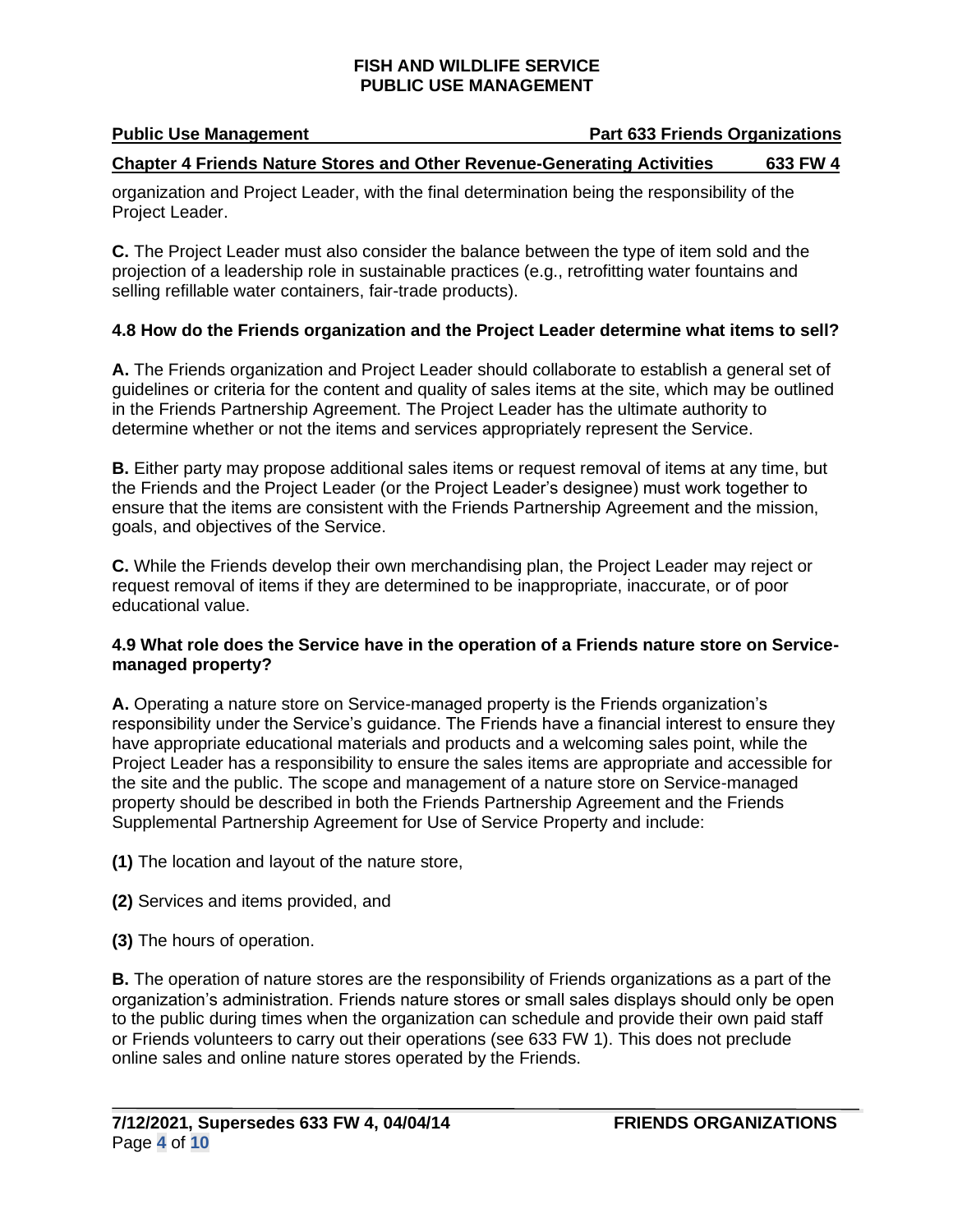#### **Public Use Management Comparent Part 633 Friends Organizations**

#### **Chapter 4 Friends Nature Stores and Other Revenue-Generating Activities 633 FW 4**

**4.10 What are the insurance requirements for Friends nature stores?** Operation of a nature store, or other revenue-generating activity on Service-managed property, warrants procurement of an appropriate amount of insurance to protect against the loss of inventory and other Friends personal property in case of such events as fire, natural disasters, or theft. The Government does not insure Friends property or nature store inventory on Service-managed property (see 633 FW 2).

## <span id="page-4-0"></span>**LOGOS**

#### **4.11 May Friends use the Service logos?**

**A.** Friends organizations may not use the Service logo or program sub-logos for the following purposes:

**(1)** Items for sale to the public,

**(2)** As any part of their organization's logo, or

**(3)** On their website's headers, organization's newsletters and brochures, or on any collateral pieces involving lobbying, solicitation of donations, or games of chance (see [115 FW 8,](https://www.fws.gov/policy/115fw8.html) Information Published on the World Wide Web).

**B.** On a case-by-case basis, the Director of the Service may review and allow a Friends organization to use Service logos in the following instances:

**(1)** For Friends to enter into a third-party agreement with a commercial vendor or manufacturer to reproduce the Service logos on garments, pieces of equipment, commemorative items, or other objects for sale only to employees, volunteers, youth partnership hires, retirees, and others who play a valued role in implementing Service programs; and

**(2)** For Friends to use the Service logos on garments, pieces of equipment, commemorative items, or other objects; within publications; or in conjunction with an event or other activity on behalf of the Service when the items are given without cost to the public to contribute to the educational and conservation programs of the Service (see [041 FW 2,](https://www.fws.gov/policy/041fw2.html) Emblems).

**C.** Friends organizations may work with a third-party vendor to reproduce the blue goose graphic on sales items to sell to the public if approved by their site/program Project Leader.

## <span id="page-4-1"></span>**FUNDRAISING**

<span id="page-4-2"></span>**4.12 What types of Friends fundraising are allowed on Service-managed property?** Project Leaders may allow the following types of fundraising:

**A. The solicitation and donation of funds:** Solicitation activities for monetary donations are legitimate ways for Friends to raise additional funds on behalf of the Service site (or sites) or program, build public support, and facilitate broader community partnerships with local, regional,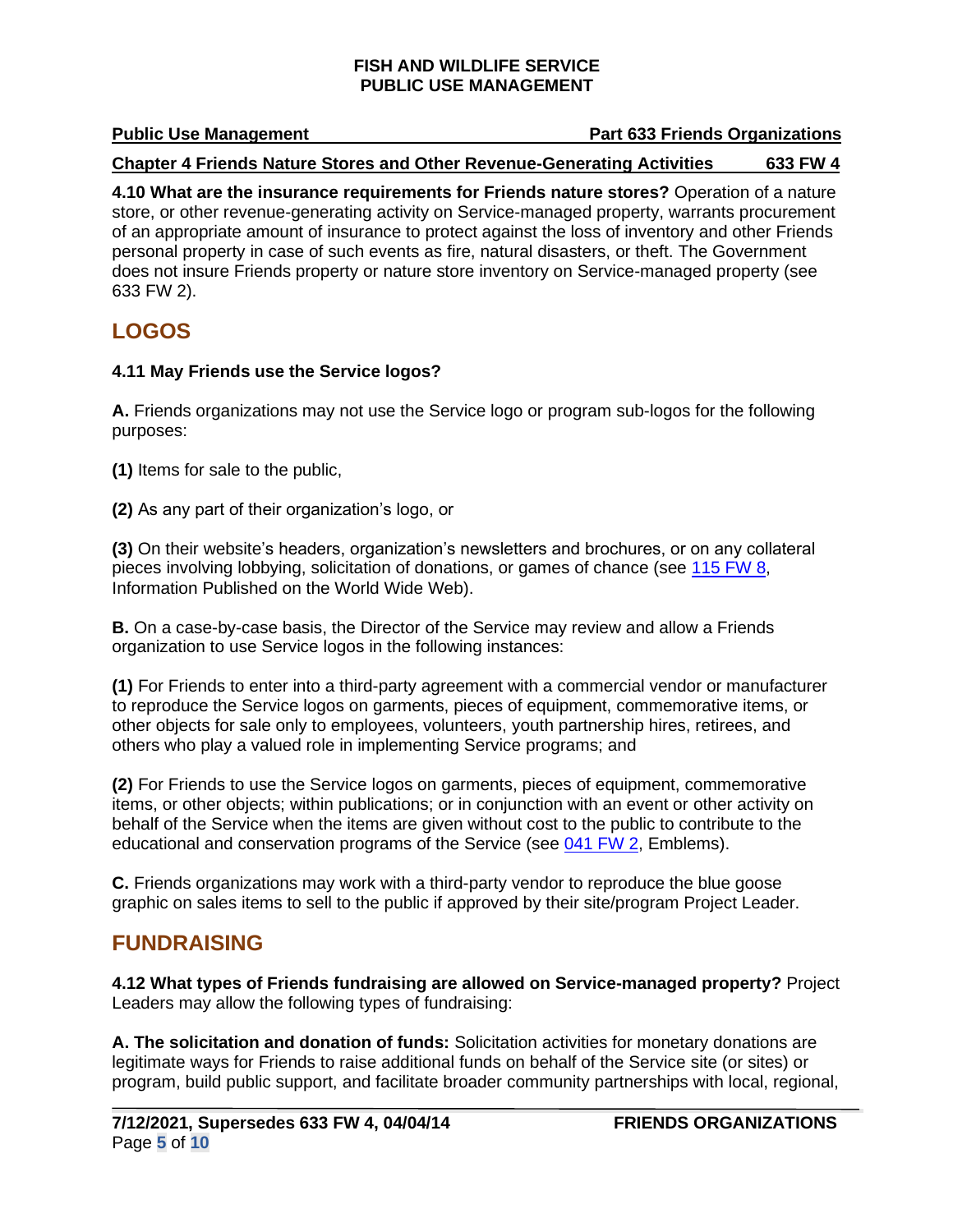#### **Public Use Management Constraining Part 633 Friends Organizations**

#### **Chapter 4 Friends Nature Stores and Other Revenue-Generating Activities 633 FW 4**

or national contributors. Donations may include monetary donations, tangible items, and volunteer services and refer to something of value received from a non-Federal source without consideration or an exchange of value. Friends solicitations must be approved and described in a Friends Partnership Agreement or a Fundraising Agreement, or both. Friends solicitation activities for cash donations on Service-managed property may include:

**(1)** Direct solicitation of donated funds—any direct request to a non-Federal entity, group, or individual for donations to be made directly to the Friends in support of a specific project or program to benefit the Service (see [section 4.13\)](#page-5-0).

**(2)** Indirect solicitation of funds—providing an opportunity for someone to make an unspecified donation, such as depositing cash in a donation box or a Friends member accepting a nominal cash donation in the Visitor Center in support of the work Friends do on behalf of the Service.

**B. The sale of goods and services:** A Friends organization's efforts to sell educational products through a nature store and memberships support education, outreach, and fundraising activities and provide the visiting public with value and conveniences (see 633 FW 2).

**C. Third-party vendors:** On a short-term or limited basis, Project Leaders may approve Friends working with a third-party vendor (e.g., food, art, native plant vendors at a wildlife festival, a wildlife photography workshop with a professional photographer) to fundraise on Servicemanaged property for the purposes of providing a public service and contributing to the education and conservation programs of the Service site or program with which they are affiliated. This approval must be in the form of a special use permit that the Project Leader issues to the Friends. A portion of the sales must go to the Friends.

**(1)** If this happens on a recurring basis, the Project Leader must consider developing a prospectus for a concession contract for the activity.

**(2)** For certain specialized activities (e.g., water-based activities, use of live wildlife at an event, selling food), the Project Leader must include an indemnification provision in the special use permit that requires the vendor to provide evidence of liability insurance naming the United States as an additional insured entity.

<span id="page-5-0"></span>**4.13 What are the conditions associated with allowing Friends to fundraise through the solicitation of donations on Service-managed property?** Friends organizations may solicit for donations through direct solicitation activities such as a public benefit dinner or a silent auction or through indirect solicitations, such as donation boxes, in accordance with the following conditions:

**A.** The Project Leader must approve the event or solicitation.

**B.** Friends are only permitted to solicit for donations on Service-managed property if the solicitation is on behalf of the mission, goals, and objectives of the Service and the site (or sites) or programs with which they are affiliated. Service employees must not solicit for donations with their Friends organization or otherwise participate in fundraising efforts in their official capacity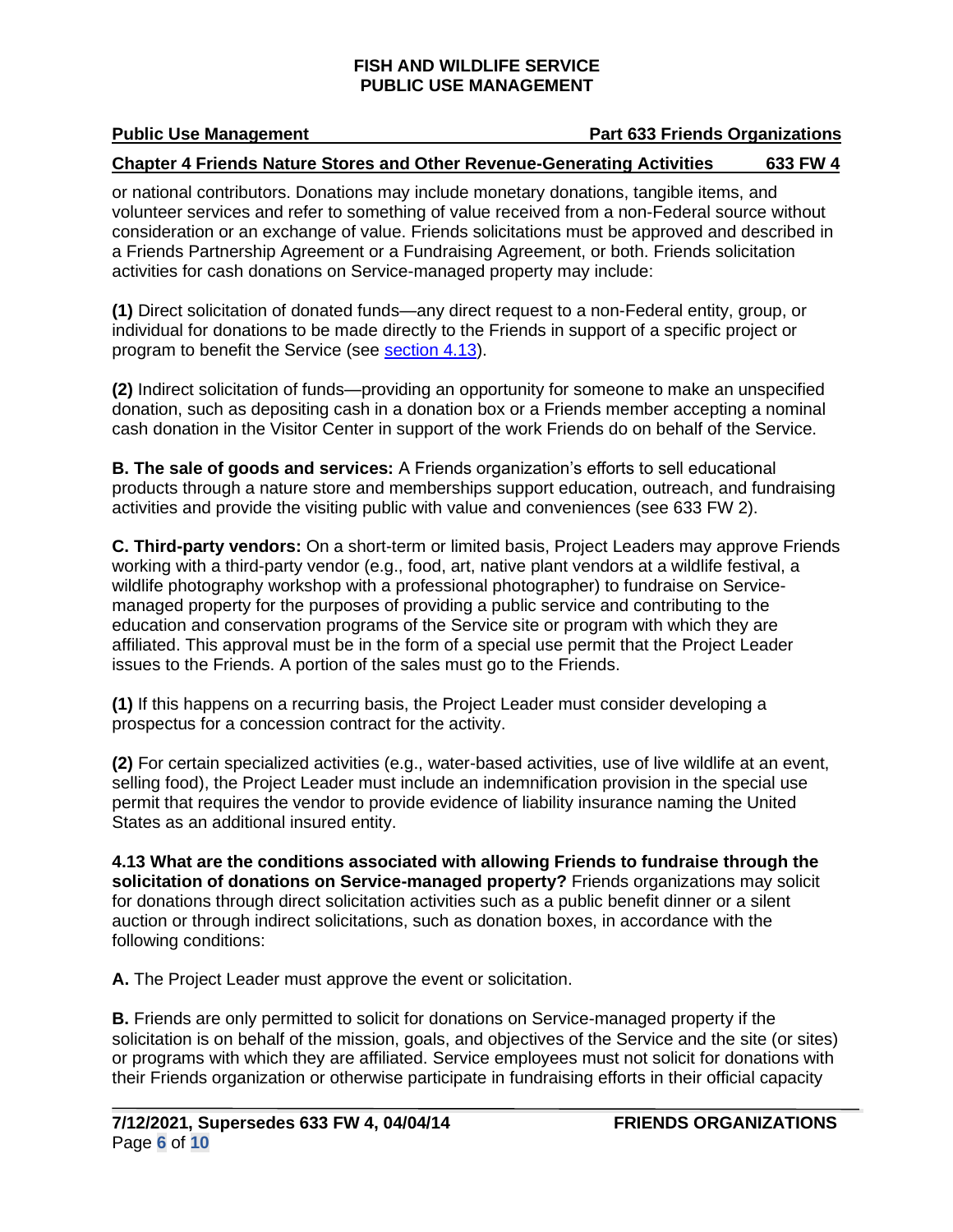## **Public Use Management Constraining Part 633 Friends Organizations**

#### **Chapter 4 Friends Nature Stores and Other Revenue-Generating Activities 633 FW 4**

and should consult with servicing Ethics Officials if there are questions.

**C.** It must be clear to the public that the Friends organization is conducting the solicitation. The Service site, project and/or program for which the funds are being solicited must be clearly identified and disclosed (e.g., "Donations collected in this box support environmental education activities at the refuge," "Proceeds from the silent auction will fund the construction of the Pond Loop Trail").

**D.** The Friends Partnership Agreement must clearly identify the fundraising activities the Friends organization will conduct before they take place. The Project Leader and Friends organization must review the agreement annually and update it if fundraising activities have changed since the previous version (new fundraising event, capital campaigns, endowments, etc.). Some fundraising activities may require a separate Fundraising Agreement when certain dollar thresholds are anticipated (see [212 FW 8,](https://www.fws.gov/policy/212fw8.html) Donations, Fundraising, and Solicitation).

**E.** All net funds collected by Friends on Service-managed property specifically through direct solicitation activities must be processed as a deposit by the Project Leader into the appropriate Service Contributed Funds account, or other Service-managed donation receipt account for which the funds were raised, and used exclusively for the benefit of the site (or sites) or program for which the funds were generated. For a silent auction, net funds are the amount of funds received over and above the cost or value of the auction item. This requirement does not apply to donations collected through indirect solicitations (e.g., donation box), nature store revenue, membership sales, or fundraising activities conducted off Service property. For more information about Contributed Funds accounts and other donation receipt accounts, see [212 FW 8,](https://www.fws.gov/policy/212fw8.html) Donations, Fundraising, and Solicitation (see also the Volunteer and Community Partnership Enhancement Act (P.L. [105-242\)](https://www.govinfo.gov/content/pkg/PLAW-105publ242/html/PLAW-105publ242.htm) and the National Hatchery System Volunteer Act of 2006 [\(P.L.](https://www.govinfo.gov/content/pkg/PLAW-109publ360/html/PLAW-109publ360.htm) [109-360\)](https://www.govinfo.gov/content/pkg/PLAW-109publ360/html/PLAW-109publ360.htm)).

. **F.** All funds collected by Friends on Service-managed property specifically through indirect donations (e.g., cash in a Friends donation box) may be retained by the Friends, and do not have to be deposited into a Contributed Funds account. However, all indirect donations collected by Friends on Service property must be used on behalf of the mission, goals, and objectives of the Service and the site (or sites) or program with which they are affiliated.

**G**. Service employees must meet Departmental and Service standards and requirements for receiving and managing donated funds (see [section 4.15\)](#page-7-1).

**H.** Solicitation of funds on Service property must not involve games of chance for a fee (e.g., raffles, door prizes, Bingo).

**I.** The solicitation activity and the use of the donated funds must not be associated with any lobbying activities.

**4.14 What types of Friends fundraising activities are not allowed on Service-managed property?** The following fundraising activities are not allowed on Service-managed property: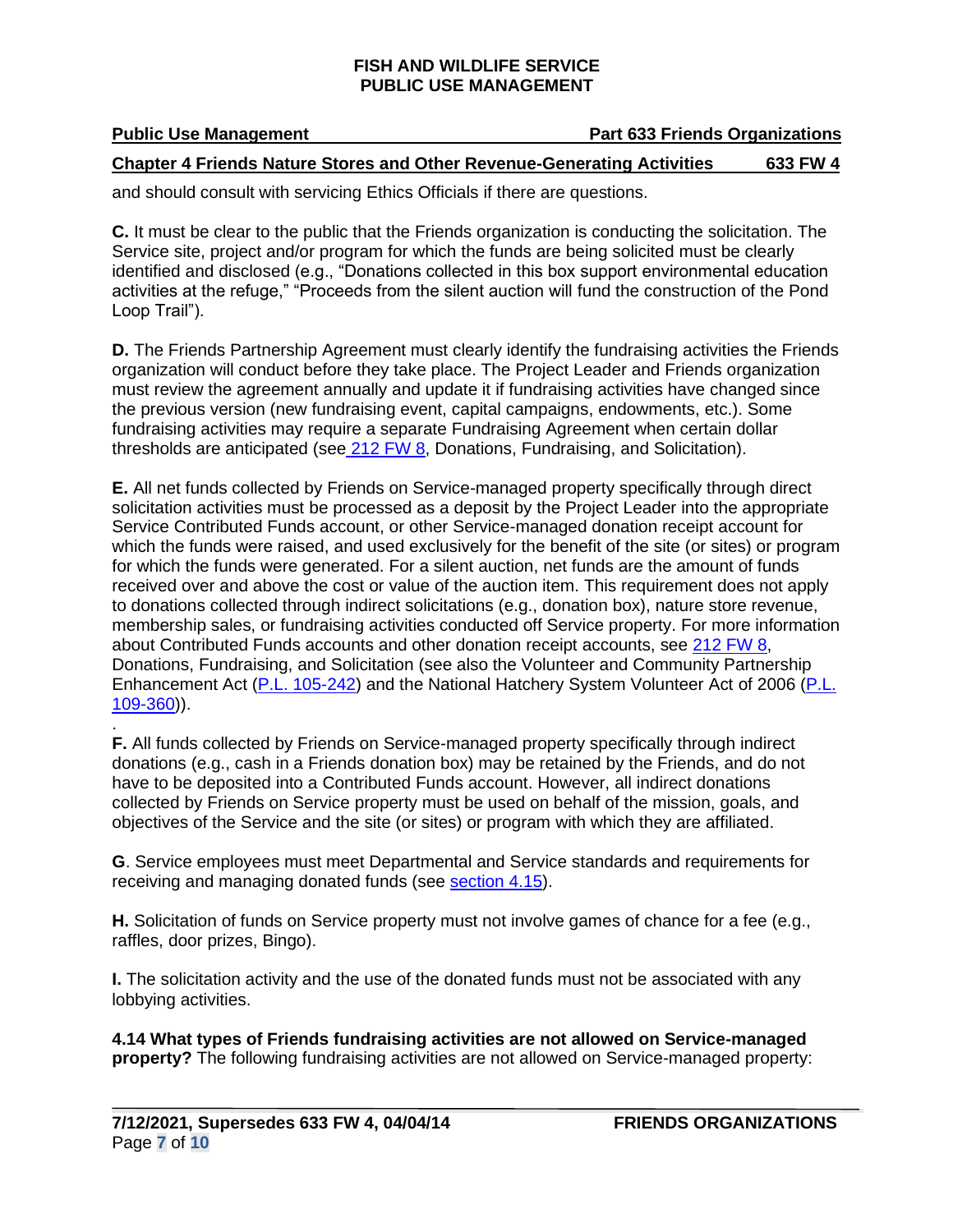#### **Public Use Management Constraining Part 633 Friends Organizations**

#### **Chapter 4 Friends Nature Stores and Other Revenue-Generating Activities 633 FW 4**

**A.** Any fundraising that does not support the Service site or is not described in the Friends Partnership Agreement. If the Friends are generating funds for purposes outside of mutually agreed-upon goals and objectives or for another site, all activities in relation to the fundraising must take place off Service-managed property and without the express or implied involvement or endorsement of the Service.

**B.** Soliciting for donations of funds to make up for any shortfalls in Government agency budgets.

**C.** Charging entrance or recreation fees under a long-term special use permit (see [section 4.16](#page-8-0) and the Federal Lands Recreation Enhancement Act of 2004, as amended).

**D.** Any games of chance for a fee including, but not limited to, lotteries, raffles, Bingo, and door prizes. These games are not allowed on Service-managed property because they are gambling activities (see section 633 FW 1, section 1.10B).

## <span id="page-7-0"></span>**MANAGING FUNDS AND FEES**

<span id="page-7-1"></span>**4.15 May the Service use funds received from Friends organizations?** Yes, the Service has the legal authority to accept and expend funds received from Friends organizations, regardless of whether the funds were collected on or off Service-managed property. Funds from Friends organizations may include net revenues from the sale of educational materials and products and through donations received through various solicitations. The following conditions apply:

**A.** The funds given to a particular site or sites are used only for the benefit of that site (or sites) or program. The Service must report back to the Friends annually on how money deposited in Contributed Funds accounts were spent.

**B.** The associated Friends fundraising activities used to generate the funds are described in an approved Friends Partnership Agreement or Fundraising Agreement (if applicable), or both, before the funds are generated or donated.

**C.** If donors have restrictions on the gift to the Friends, the funds must be used as intended by the original donor.

**D.** Departmental and Service standards and requirements are met for receiving and managing donated funds, services, real property, and other non-monetary donations, as described in the following policies:

- **(1)** [374 DM 6,](https://www.doi.gov/elips/browse) Donations Guidelines;
- **(2)** [212 FW 8,](https://www.fws.gov/policy/212fw8.html) Donations, Fundraising, and Solicitation;
- **(3)** [261 FW 1,](https://www.fws.gov/policy/261fw1.html) Cash Accountability; and
- **(4)** [342 FW 5,](https://www.fws.gov/policy/342fw5.html) Non-Purchase Acquisition.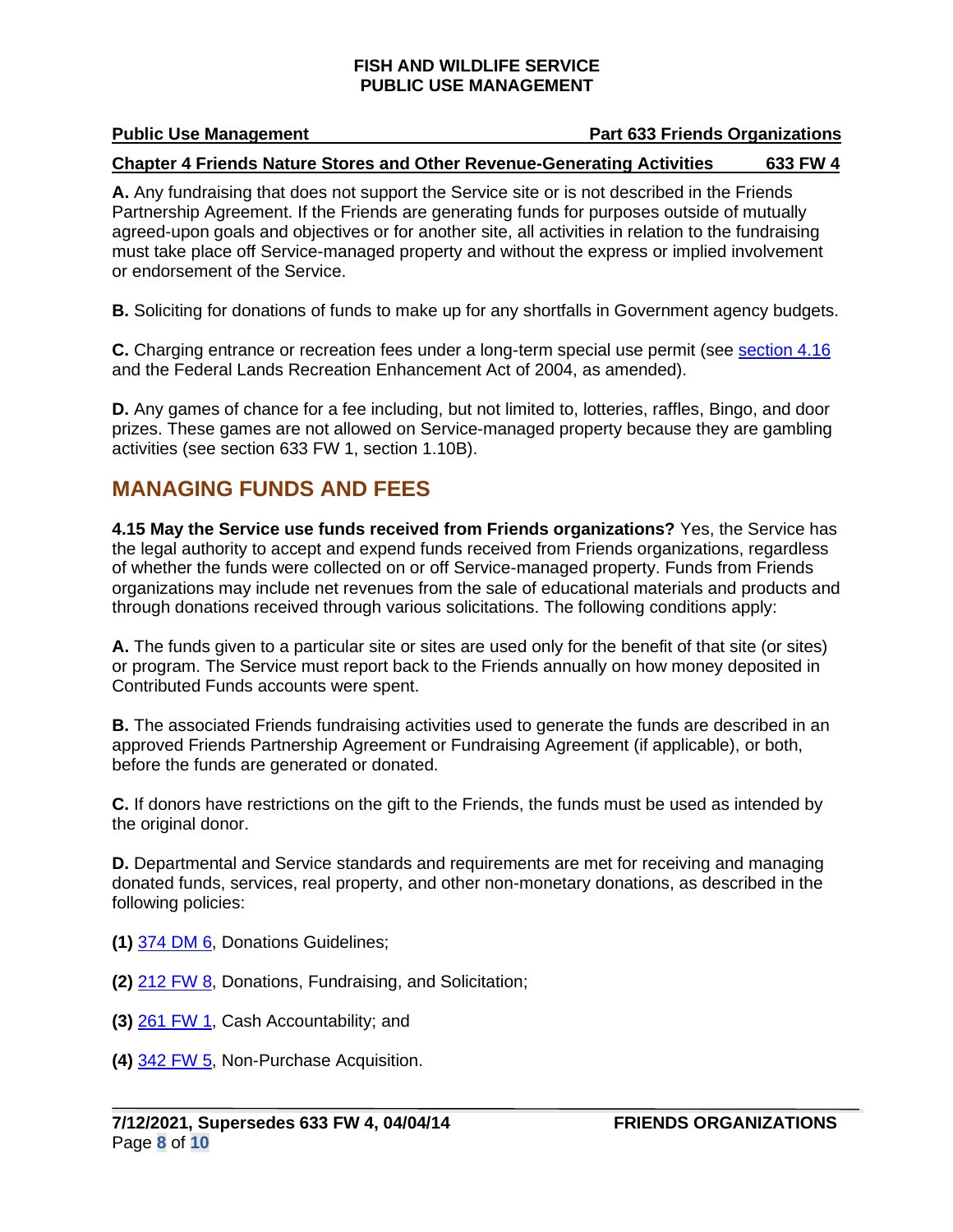#### **Public Use Management Comparent Part 633 Friends Organizations**

#### **Chapter 4 Friends Nature Stores and Other Revenue-Generating Activities 633 FW 4**

<span id="page-8-0"></span>**4.16 May a Project Leader ask a Friends organization to establish, collect, or assist in the collection of entrance or recreation fees?** Friends organizations cannot collect or assist in the collection of entrance or recreation fees (e.g., kayak tours, Interagency Passes, boat launches, tram/bus tours, audio tour devices, quota hunts), nor are they permitted to ask for a "suggested donation" when assisting the Service with recreation programs. The term "suggested donation" implies a condition that the person or entity make a donation, which means the money isn't truly voluntarily given, so it is a fee and not a donation. Only Service volunteers designated as official Collection Officers may collect or assist in collecting approved entrance or recreation fees at Service sites approved for the Recreation Fee Program (see [FWS Form 3-2157,](https://doimspp.sharepoint.com/sites/fws-forms) Collection Officer Designation Certification).

**A. The Federal Lands Recreation Enhancement Act (FLREA),** [16 U.S.C. 6803\(c\):](https://uscode.house.gov/search/criteria.shtml) The FLREA authorizes the Service, through the Recreation Fee Program, to collect entrance fees, expanded amenity recreation fees, and short-term special recreation permit fees.

**(1)** Only Service sites approved for the Recreation Fee Program may charge entrance and recreation fees (other than fees for special use permits).

**(2)** For a site to participate in the Recreation Fee Program, the Project Leader must publish a Federal Register Notice of Intent and get approval from the Director. Contact your Regional Fee Coordinator for more guidance.

**(3)** FLREA does not allow us to charge fees for any person under the age of 16 or for any outings conducted for noncommercial educational purposes by schools or bona fide academic institutions (e.g., formal curriculum-based environmental education programs).

**B. Recreational fees under special recreation permits:** On a case-by-case basis and under the following circumstances, a Project Leader may allow Friends or another organization to collect fees for a short-term recreational activity under a special recreation permit.

**(1)** To use a special recreation permit, the recreational activity must be for specialized recreation uses such as group activities, recreation events, and motorized vehicle use—not for an ongoing event or activity that is part of the site's day-to-day activities. Examples of typical special recreation permits issued to Friends for which they may collect fees include a special guided tour or a bird watching workshop that is part of an annual event (e.g., during a site's anniversary celebration).

**(2)** For certain specialized activities (e.g., water-based activities, use of live wildlife at an event, selling food), the permit must include an indemnification provision that requires the Friends organization to provide evidence of liability insurance naming the United States as an additional insured entity.

**(3)** For long-term or recurring recreational activities, the Project Leader must get approval to participate in the FLREA to authorize commercial guiding under a commercial special use permit, or develop a prospectus for a concession contract for the activity (see 633 FW 1).